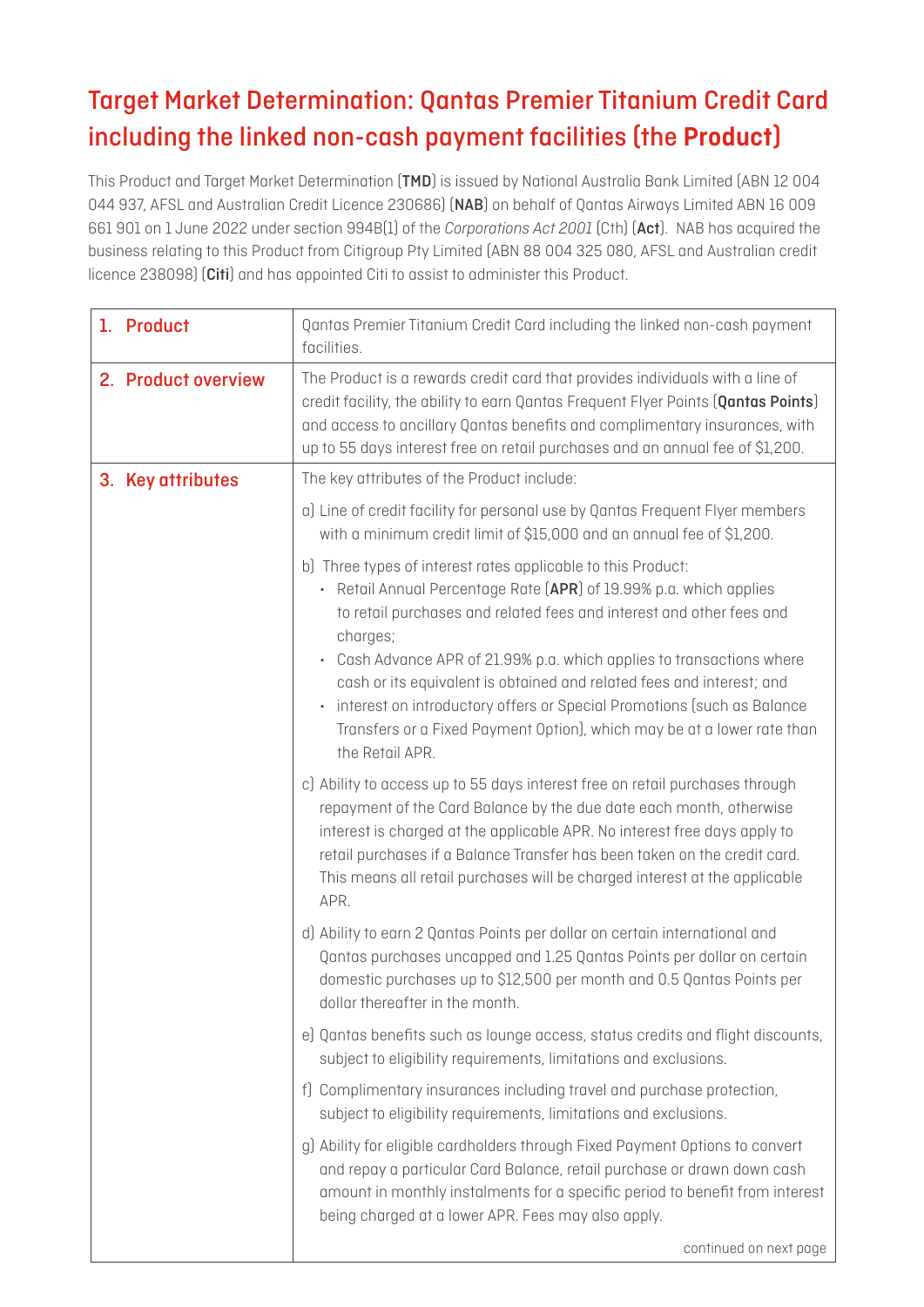| 3. Key attributes<br>continued                      | h) Ability for eligible cardholders to transfer outstanding balances from other<br>eligible credit facilities to benefit from interest charged at a lower APR for a<br>specified period, after which the Cash Advance APR applies. Fees may also<br>apply.<br>i) The credit card can be used to make payments to others, such as retailers<br>in store or online and via digital wallets. The credit card may be used to<br>obtain cash via an ATM, pay bills through BPAY® using online services, the<br>customer service centre, mobile access or by setting up recurring card<br>instructions with merchants. Cardholders can obtain Product and account<br>information and transact through online services, the customer service<br>centre or mobile access.online services, the customer service centre or<br>mobile access. |
|-----------------------------------------------------|------------------------------------------------------------------------------------------------------------------------------------------------------------------------------------------------------------------------------------------------------------------------------------------------------------------------------------------------------------------------------------------------------------------------------------------------------------------------------------------------------------------------------------------------------------------------------------------------------------------------------------------------------------------------------------------------------------------------------------------------------------------------------------------------------------------------------------|
| 4. Target market                                    | The target market for the Product is individuals who:                                                                                                                                                                                                                                                                                                                                                                                                                                                                                                                                                                                                                                                                                                                                                                              |
|                                                     | a) are seeking a line of credit facility for everyday spending to earn up to 2<br>Qantas Points per dollar on certain purchases and make use of additional<br>rewards, complimentary insurances and Product benefits;                                                                                                                                                                                                                                                                                                                                                                                                                                                                                                                                                                                                              |
|                                                     | b) are Qantas Frequent Flyer members or intend to be a Qantas Frequent Flyer<br>member;                                                                                                                                                                                                                                                                                                                                                                                                                                                                                                                                                                                                                                                                                                                                            |
|                                                     | c) meet eligibility criteria and serviceability requirements for the Product; and                                                                                                                                                                                                                                                                                                                                                                                                                                                                                                                                                                                                                                                                                                                                                  |
|                                                     | d) are unlikely to hold substantial balances for prolonged periods except to<br>take advantage of reduced interest rates and/or instalment repayments on<br>a Fixed Payment Option or a Balance Transfer (including holding a Balance<br>Transfer for longer than the period during which a reduced interest rate<br>applies).                                                                                                                                                                                                                                                                                                                                                                                                                                                                                                     |
| 5. Likely objectives,<br>financial situation        | The likely objectives, financial situation and needs of individuals in the target<br>market include:                                                                                                                                                                                                                                                                                                                                                                                                                                                                                                                                                                                                                                                                                                                               |
| and needs of<br>individuals in the<br>target market | a) want to utilise a credit card as a payment method or as a line of credit<br>for everyday spend, or take advantage of reduced interest rates and/or<br>instalment repayments on a Fixed Payment Option or a Balance Transfer;                                                                                                                                                                                                                                                                                                                                                                                                                                                                                                                                                                                                    |
|                                                     | b) need a credit card with a higher credit limit to meet cash flow needs;                                                                                                                                                                                                                                                                                                                                                                                                                                                                                                                                                                                                                                                                                                                                                          |
|                                                     | c) want to earn Qantas Points at a relatively high points earn rate on Eligible<br>Transactions to redeem points earned through the Qantas Frequent Flyer<br>program and/or make use of ancillary Qantas benefits and complimentary<br>insurances;                                                                                                                                                                                                                                                                                                                                                                                                                                                                                                                                                                                 |
|                                                     | d) meet minimum serviceability requirements and other eligibility<br>requirements linked to their financial situation (e.g. minimum income level);<br>and                                                                                                                                                                                                                                                                                                                                                                                                                                                                                                                                                                                                                                                                          |
|                                                     | e) are unlikely to carry a substantial balance on their credit card over a<br>prolonged period and are able to afford the annual fee, other fees and<br>interest rates associated with the Product.                                                                                                                                                                                                                                                                                                                                                                                                                                                                                                                                                                                                                                |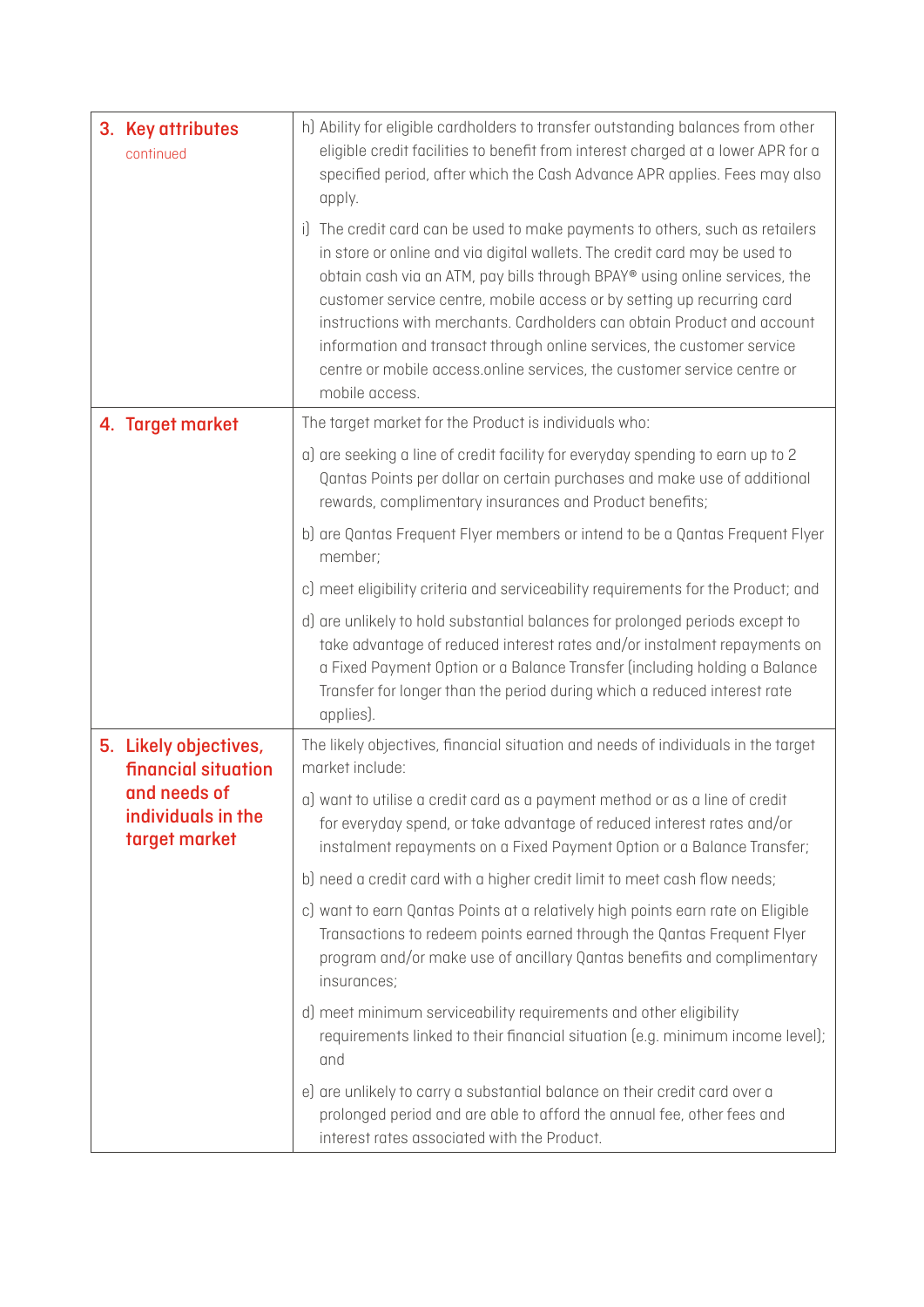|    | 6. Why it is<br>reasonable to<br>conclude that the<br><b>Product is likely</b><br>to be consistent<br>with the likely<br>objectives,<br>financial situation<br>and needs of<br>individuals in the<br>target market | The Product, if sold to individuals in the target market, is likely to be consistent<br>with the likely objectives, financial situation and needs of those individuals<br>because the key attributes of this Product are likely to be suitable for<br>individuals in that target market, including that: |
|----|--------------------------------------------------------------------------------------------------------------------------------------------------------------------------------------------------------------------|----------------------------------------------------------------------------------------------------------------------------------------------------------------------------------------------------------------------------------------------------------------------------------------------------------|
|    |                                                                                                                                                                                                                    | a) it can be:<br>· utilised as a payment method or as a line of credit; and<br>used to establish Fixed Payment Options or execute Balance Transfers to<br>obtain the benefit of lower interest rates and/or instalment repayments;                                                                       |
|    |                                                                                                                                                                                                                    | b) it provides a relatively high points earn rate of Qantas Points that can be<br>redeemed through the Qantas Frequent Flyer program and provides access<br>to Qantas ancillary benefits and complimentary insurances including travel;<br>and                                                           |
|    |                                                                                                                                                                                                                    | c) the eligibility criteria and serviceability requirements are aligned with key<br>Product attributes including the minimum credit limit.                                                                                                                                                               |
| 7. | <b>Distribution</b><br>conditions                                                                                                                                                                                  | The Product is designed to be distributed by authorised distributors through<br>the following channels:                                                                                                                                                                                                  |
|    |                                                                                                                                                                                                                    | • online through the Qantas Money website and mobile app and via third<br>party aggregators and partners, including unassisted online applications.                                                                                                                                                      |
|    |                                                                                                                                                                                                                    | The following conditions and restrictions on retail product distribution conduct<br>apply in relation to the Product in addition to any condition or restriction<br>imposed by or under the Act:                                                                                                         |
|    |                                                                                                                                                                                                                    | a) the Product may only be issued to individuals who meet the Product<br>eligibility criteria and serviceability requirements;                                                                                                                                                                           |
|    |                                                                                                                                                                                                                    | b) individuals prior to completing an application have access to appropriate<br>information and tools on the Qantas Money website or mobile app designed<br>to assist individuals to understand if the Product attributes are likely to<br>meet their objectives; and                                    |
|    |                                                                                                                                                                                                                    | c) third party distributors (e.g. aggregators and partners) may only distribute<br>the Product if they are authorised to do so and then only in the manner<br>described in that authorisation.                                                                                                           |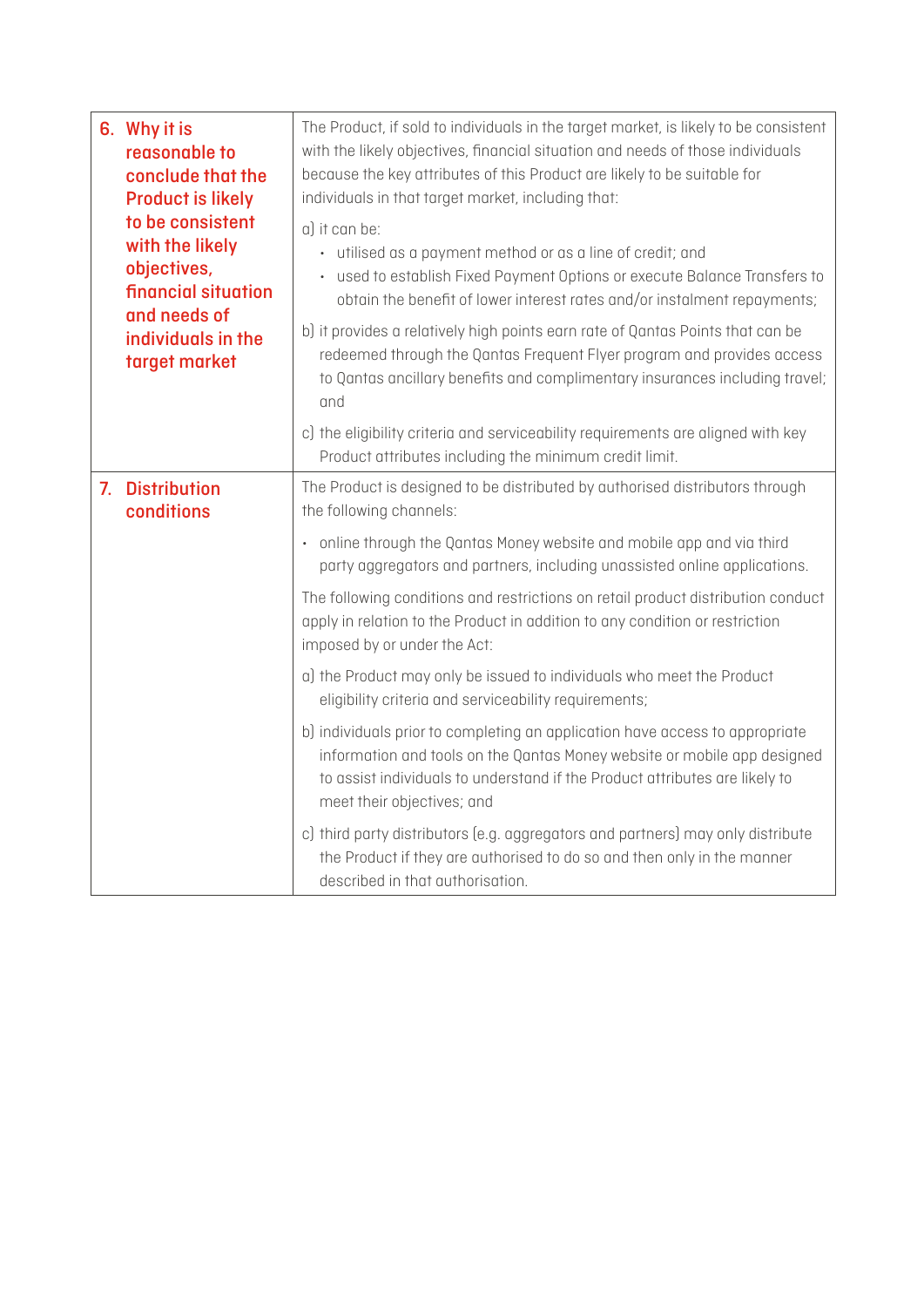|  | 8. Why do the<br>distribution<br>conditions make<br>it more likely that<br>individuals who<br>acquire the Product<br>are in the target<br>market? | If the Product is sold to an individual in accordance with the distribution<br>conditions, it is likely that the individual is in the target market for reasons<br>including that:                                                                                                                                                |
|--|---------------------------------------------------------------------------------------------------------------------------------------------------|-----------------------------------------------------------------------------------------------------------------------------------------------------------------------------------------------------------------------------------------------------------------------------------------------------------------------------------|
|  |                                                                                                                                                   | a) the distribution conditions will facilitate distribution to individuals who meet<br>the eligibility criteria and serviceability requirements for the Product;                                                                                                                                                                  |
|  |                                                                                                                                                   | b) available information and tools are more likely to assist individuals<br>to assess if the key attributes of the Product are consistent with their<br>objectives;                                                                                                                                                               |
|  |                                                                                                                                                   | c) an individual who meets the eligibility criteria and serviceability<br>requirements for the Product is less likely to carry a substantial balance<br>on their credit card over a prolonged period and is more likely to be able<br>to afford the annual fee, other fees and interest rates associated with the<br>Product; and |
|  |                                                                                                                                                   | d) authorised third party distributors are subject to contractual obligations<br>which assist to make it likely that the Product is only distributed to<br>individuals meeting eligibility criteria and serviceability requirements for the<br>Product.                                                                           |
|  | 9. Events and<br>circumstances<br>(review triggers)<br>that would<br>reasonably suggest<br>the TMD is no<br>longer appropriate                    | In addition to the initial and periodic reviews, the TMD will be reviewed upon<br>the occurrence of any of the following events:                                                                                                                                                                                                  |
|  |                                                                                                                                                   | a) a material increase over a 12 month period in the proportion of individuals<br>with the Product:                                                                                                                                                                                                                               |
|  |                                                                                                                                                   | who enter into collections or hardship that would suggest difficulty in being<br>$\bullet$<br>able to service the Product; and/or                                                                                                                                                                                                 |
|  |                                                                                                                                                   | who lodge complaints that relate to the design or the distribution of the<br>$\bullet$<br>Product;                                                                                                                                                                                                                                |
|  |                                                                                                                                                   | that would suggest the TMD is no longer appropriate.                                                                                                                                                                                                                                                                              |
|  |                                                                                                                                                   | b) a material change to the design or the distribution of the Product that<br>relates to factors taken into account in making the TMD for the Product; and                                                                                                                                                                        |
|  |                                                                                                                                                   | c) a significant dealing in the Product that reasonably suggests the TMD is no<br>longer appropriate.                                                                                                                                                                                                                             |
|  | 10. Review period                                                                                                                                 | First review date: 5 October 2023                                                                                                                                                                                                                                                                                                 |
|  |                                                                                                                                                   | Periodic reviews: within 2 years after the initial review or the most recent<br>periodic review                                                                                                                                                                                                                                   |
|  | 11. Reporting<br>period when<br>the Distributor                                                                                                   | a) The reporting period for persons engaging in retail product distribution<br>conduct in relation to the Product (Distributors) to report information about<br>the number of complaints about the Product is monthly.                                                                                                            |
|  | should provide<br>information<br>about complaints<br>and significant<br>dealings to NAB                                                           | b) Distributors must report if they become aware of a significant dealing in<br>the Product that is not consistent with this TMD as soon as practicable but<br>within 10 business days of becoming aware of that significant dealing.                                                                                             |